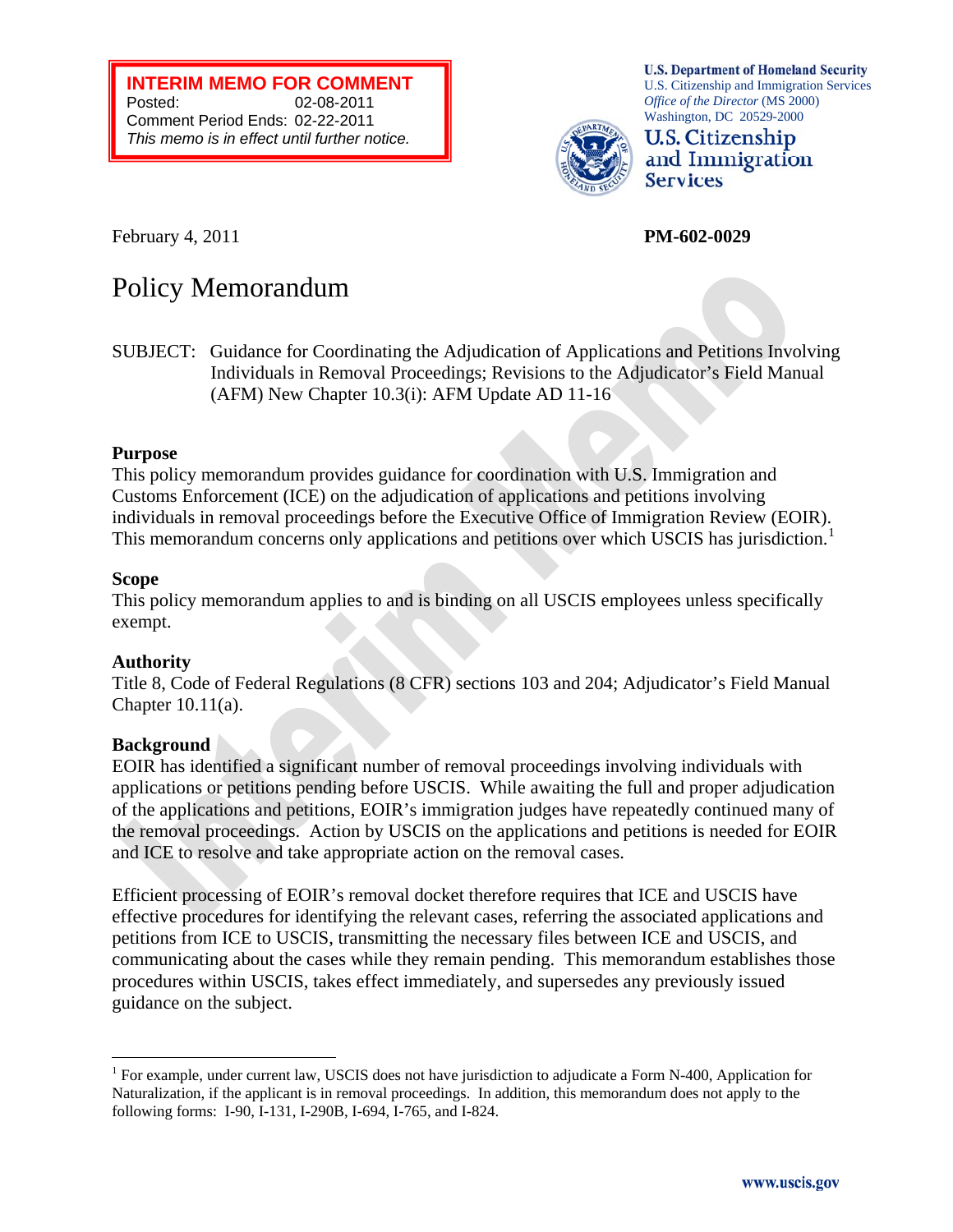PM 602-0029: Handling Applications for Individuals in Removal Proceedings; Revisions to the Adjudicator's Field Manual (AFM) New Chapter 10.3(i); AFM Update AD 11-16 Page 2

## **Policy**

As described in policy guidance issued by ICE, $<sup>2</sup>$  $<sup>2</sup>$  $<sup>2</sup>$  ICE will affirmatively notify USCIS when an</sup> application or petition filed by or on behalf of the individual subject to removal proceedings must be adjudicated for the removal case to move forward. ICE will promptly transfer all necessary A-files to USCIS.

If the individual in removal proceedings is detained, USCIS will endeavor to complete action on the relevant petition or application within 30 calendar days of receiving the A-file(s). If the individual in removal proceedings is not detained, USCIS will endeavor to complete action on the relevant petition or application within 45 calendar days of receiving the A-file(s). If the next hearing in the removal case is scheduled within the 30- or 45-day time frame, USCIS will work with ICE, to the extent possible, to complete action on the petition or application before the hearing date. USCIS will maintain communication with ICE regarding the progress and status of the case.

USCIS will adjudicate all applications and petitions subject to this memorandum according to existing laws, regulations, and USCIS policy, including as they pertain to USCIS's fraud detection and national security responsibilities.<sup>[3](#page-1-1)</sup> If acting on ICE's request to adjudicate a particular application or petition might compromise those responsibilities or adherence to any law, regulation, or policy, USCIS will notify ICE that the adjudication will not be completed within the 30- or 45-day time frame and will keep ICE further apprised about the status of the case.

To the extent ICE currently coordinates directly with USCIS Service Centers with respect to applications and petitions pending at the Service Centers, this guidance does not supersede or amend those arrangements. Specifically, ICE currently works directly with the Vermont Service Center (VSC) Victims and Crime Unit to expedite processing of self-petitions under the Violence Against Women Act (VAWA), T nonimmigrant applications for victims of trafficking, and U nonimmigrant petitions for victims of certain crimes.

## **Implementation**

 $\overline{a}$ 

All District Directors must immediately contact their local counterparts in ICE Detention and Removal Operations and the ICE Office of the Principal Legal Advisor to begin drafting a local standard operating procedure (SOP) for coordinating the adjudication of applications and petitions necessary to facilitate removal proceedings as described in this memorandum.

<span id="page-1-0"></span><sup>&</sup>lt;sup>2</sup> "Guidance Regarding the Handling of Removal Proceedings of Aliens with Pending or Approved Applications or Petitions" (Assistant Secretary John Morton, U.S. Immigration and Customs Enforcement, August 20, 2010).

<span id="page-1-1"></span><sup>&</sup>lt;sup>3</sup> See, e.g., *Policy for Vetting and Adjudicating Cases with National Security Concerns* (April 11, 2008), *Implementation of USCIS Anti-Fraud Initiatives* (September 10, 2004), and *Criteria for Referring Benefit Fraud Cases* (December 14, 2004).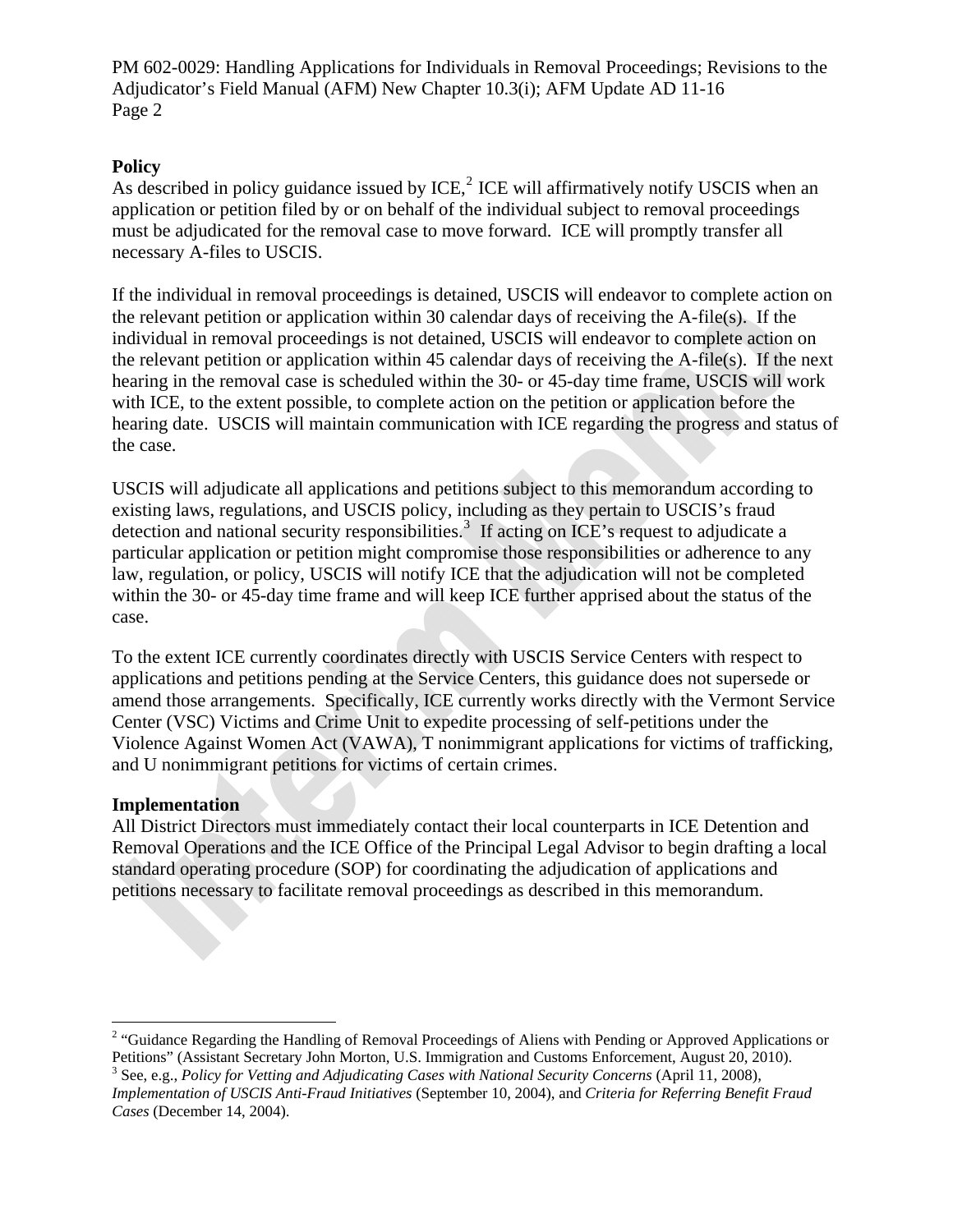PM 602-0029: Handling Applications for Individuals in Removal Proceedings; Revisions to the Adjudicator's Field Manual (AFM) New Chapter 10.3(i); AFM Update AD 11-16 Page 3

The SOP must establish effective mechanisms for:

- ICE to notify USCIS that an application or petition pending with USCIS for an individual in removal proceedings must be adjudicated for the removal case to move forward;
- ICE and USCIS to route A-files as appropriate to achieve the necessary adjudication; and
- USCIS to communicate its adjudication actions to ICE, as well as to keep ICE otherwise informed about the status of applications and petitions referred to USCIS under this memorandum (including whether there are fraud, national security, or other pertinent issues that may preclude adjudication with in the targeted time frames).

For an application or petition pending at a Service Center, the SOP will require that:

- The District Director inform the appropriate Service Center Point of Contact (POC) of cases identified by ICE within 2 business days of receiving notification;
- The Service Center endeavor to adjudicate the application or petition as described in this policy; and
- The Service Center POC notify the District Director when the application or petition has been adjudicated.

District Offices and Service Centers must ensure that all incoming applications and petitions and the adjudicative decisions associated with them are recorded in the appropriate national system of record (e.g., CLAIMS3).

Within 45 days from the date of this memorandum, District Directors must submit informational copies of their final SOPs to Headquarters. District Directors should implement the SOP as soon as it is finalized. The SOP will be considered finalized upon submission of the informational copy to HQ. District Directors should review the results of their local SOPs 90 days after their execution, and periodically after that, to ensure that the SOP is achieving the objectives of this memorandum and to make any necessary adjustments.

Accordingly, the AFM is revised as follows:

 $\mathcal{F}$  1. Chapter 10.3 of the AFM is revised by adding a new section (i) to read:

# **10.3 General Adjudication Procedures**

\* \* \*

# (i) Coordinating with ICE on the adjudication of applications and petitions involving individuals in removal proceedings.

Upon notification from ICE that an application or petition pending with USCIS for an individual in removal proceedings must be adjudicated to allow the removal case to move forward, each USCIS field office will endeavor to complete action on the relevant